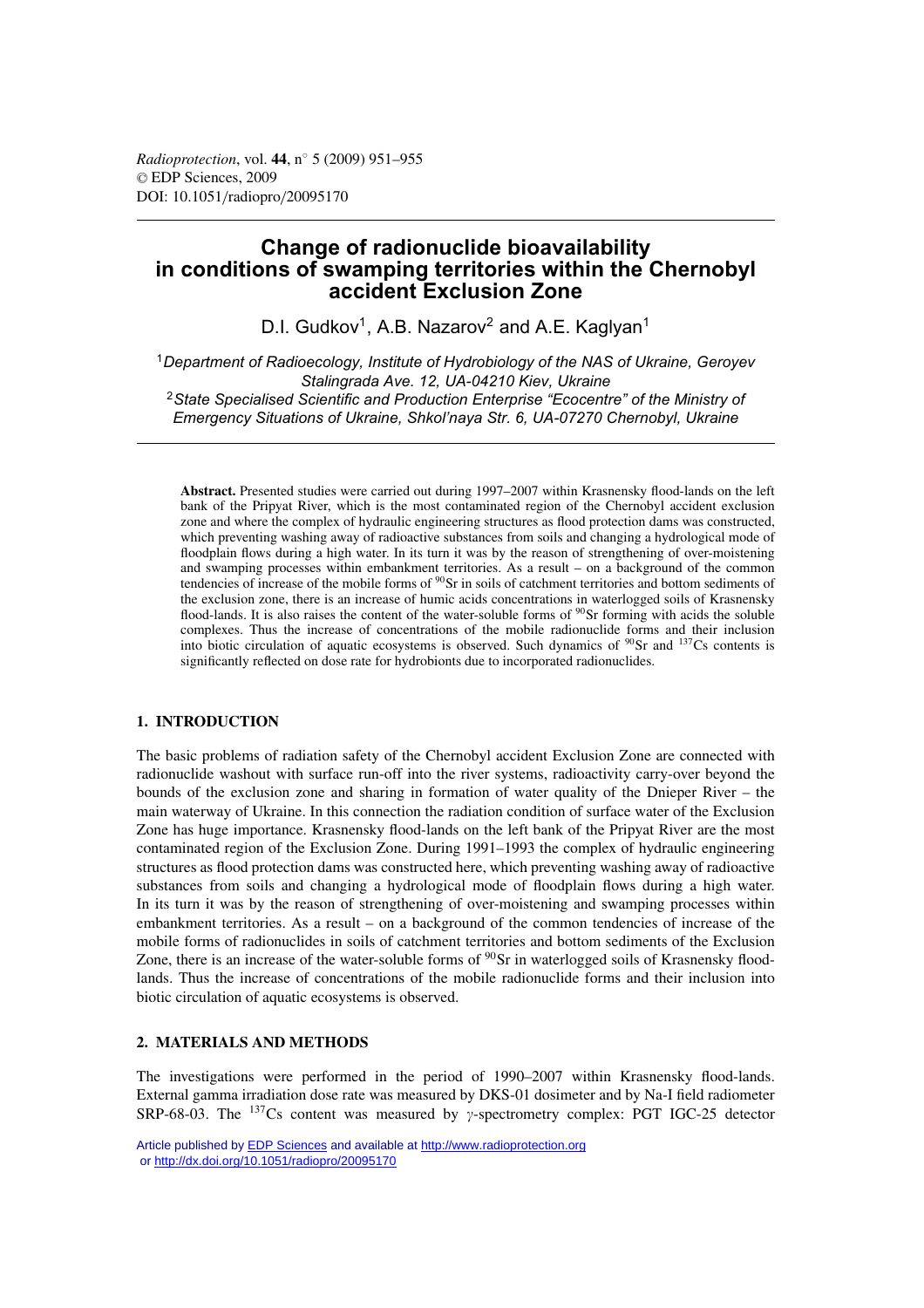### 952 RADIOPROTECTION

(France), "Nokia LP 4900 B" analyser ("Nokia", Finland), low-volt feeding source – crate NIM BIN, amplifier NU-8210 ("Elektronicus Merokeszulekek Gyara", Hungary) and 100 mm thickness leaden protection. The <sup>90</sup>Sr content was measured on low-background NRR-610  $\beta$ -radiometer ("Tesla", Czech). The results were measured in Bq/kg wet weight.

# **3. RESULTS AND CONCLUSIONS**

Krasnensky flood-lands is characterised by variety of reservoirs, which are taking place at different stages of successional changes [1]. Among it meanders there are more 60 natural lakes and artificial (land-reclamation) reservoirs by the general area about 12 sq. km. The basis of their vegetative cover is communities of higher aquatic plants (Fig. 1)



**Figure 1.** The map of dams and reservoirs of Krasnensky flood-lands within the inner (10 km) exclusion zone of the Chernobyl NPP.

For all water objects, studied since the early 1990-s, located within the Exclusion Zone, the general tendency in variations of radionuclide concentration in water of these objects is a decrease of  $90$ Sr and  $137Cs$  specific activity, which dynamics is firstly related to intensity of water exchange processes, with the only exclusion for closed water bodies of the left-bank flood-lands of the Pripyat River, located at the territory of dammed area of Krasnensky flood-lands (Glubokoe and Dalekoe-1 lakes), where recently, at the background of  $^{137}$ Cs specific activity stabilization, a tendency to  $^{90}$ Sr concentration increase was observed.

During the period of studies since 1990 till 2007, dynamics of the main radionuclide concentrations in tissues of the higher aquatic plants from river ecosystems of the exclusion zone indicated a decrease of specific activity of  $90$ Sr and  $137$ Cs (Fig. 2(a)). So far as concerns closed of low flowage water bodies, the most representative retrievals obtained in the period of 1993–2007 have shown that since the late 1990-s the higher aquatic plants related to different ecological groups is indicating a frank tendency to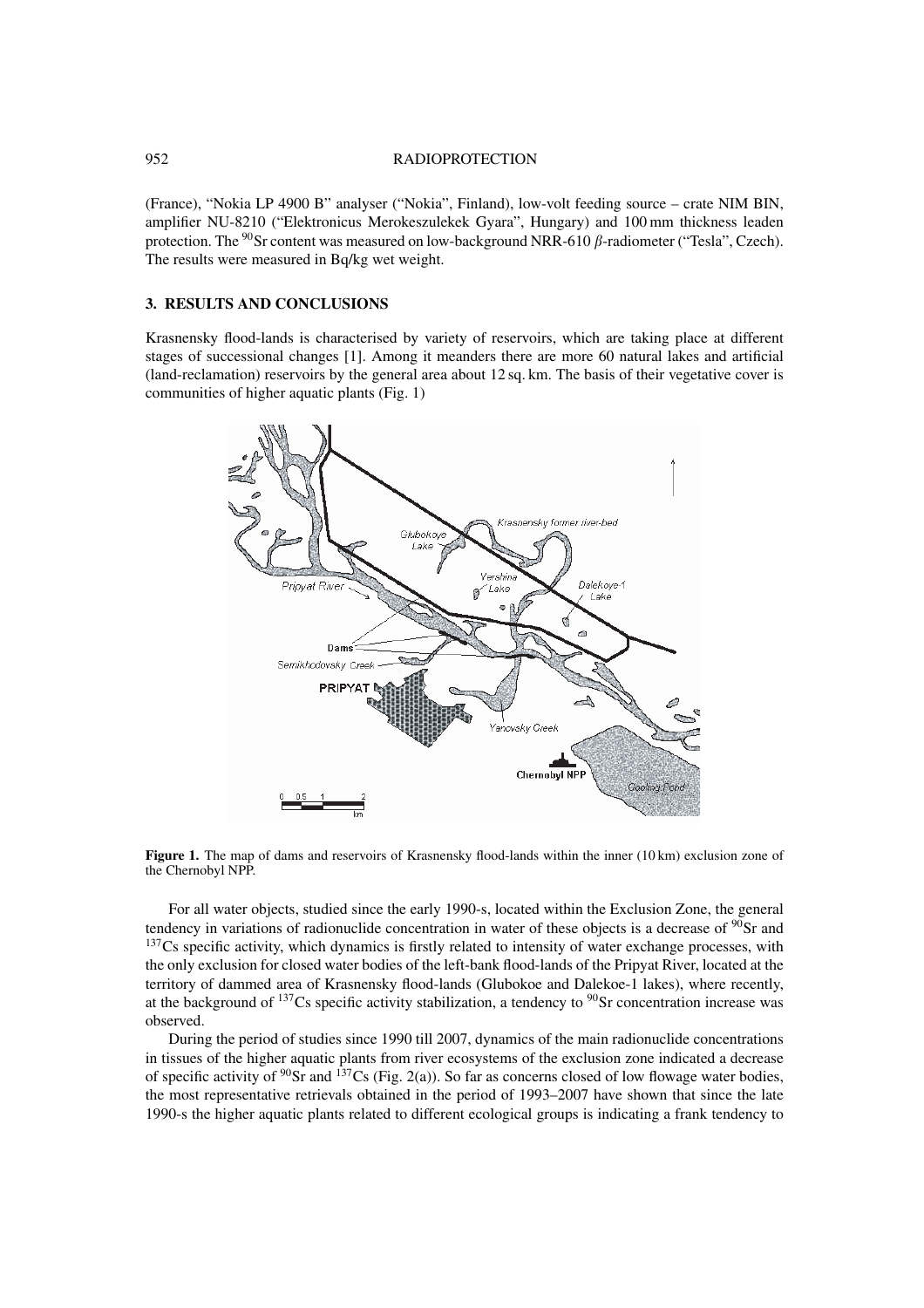### ECORAD 2008 953

<sup>90</sup>Sr content increase in tissues (Fig. 2(b)). The specific activity of <sup>137</sup>Cs in higher aquatic plants of the lakes under study either decreases or remains practically constant. Hence, in the middle 1990-s specific activity of 137Cs in tissues of higher aquatic plants from Krasnensky flood plain was much higher than specific activity of <sup>90</sup>Sr in them, whereas in the late 1990-s these values became comparable, and at present specific activity of Sr is much higher than that of  $137$ Cs.



**Figure 2.** Dynamics of radionuclide content in higher aquatic plants of the Chernobyl Exclusion Zone: a – reedmace (*Typha angustifolia* L.) from the Pripyat River; b – water-soldier (*Stratiotes aloides* L.) from Glubokoe Lake. Here and on the Fig. 2. continuous line denotes Sr specific activity trend; dashed line denotes  $137$ Cs specific activity trend.

During 1999–2007 the similar tendency was observed for predatory and prey fish from lakes located within Krasnensky flood-lands territory. If in 1999 the ratio of Sr to  $137Cs$  in body of prey fish was about 0.2, in 2000 this ratio has grown to 0.6, in  $2001 - 2.0$  and in 2006 have reached 5.6 (Fig. 3).



**Figure 3.** Dynamics of radionuclide content in predatory (a) and prey fish (b) from Glubokoe Lake.

It is suggested that <sup>90</sup>Sr specific activity in tissues of macrophytes and fish of Krasnensky flood plain increases due to dynamics of radionuclide transformation in soils of water catchments area and bottom sediments of water bodies. Due to construction a complex of flood control dams, which preventing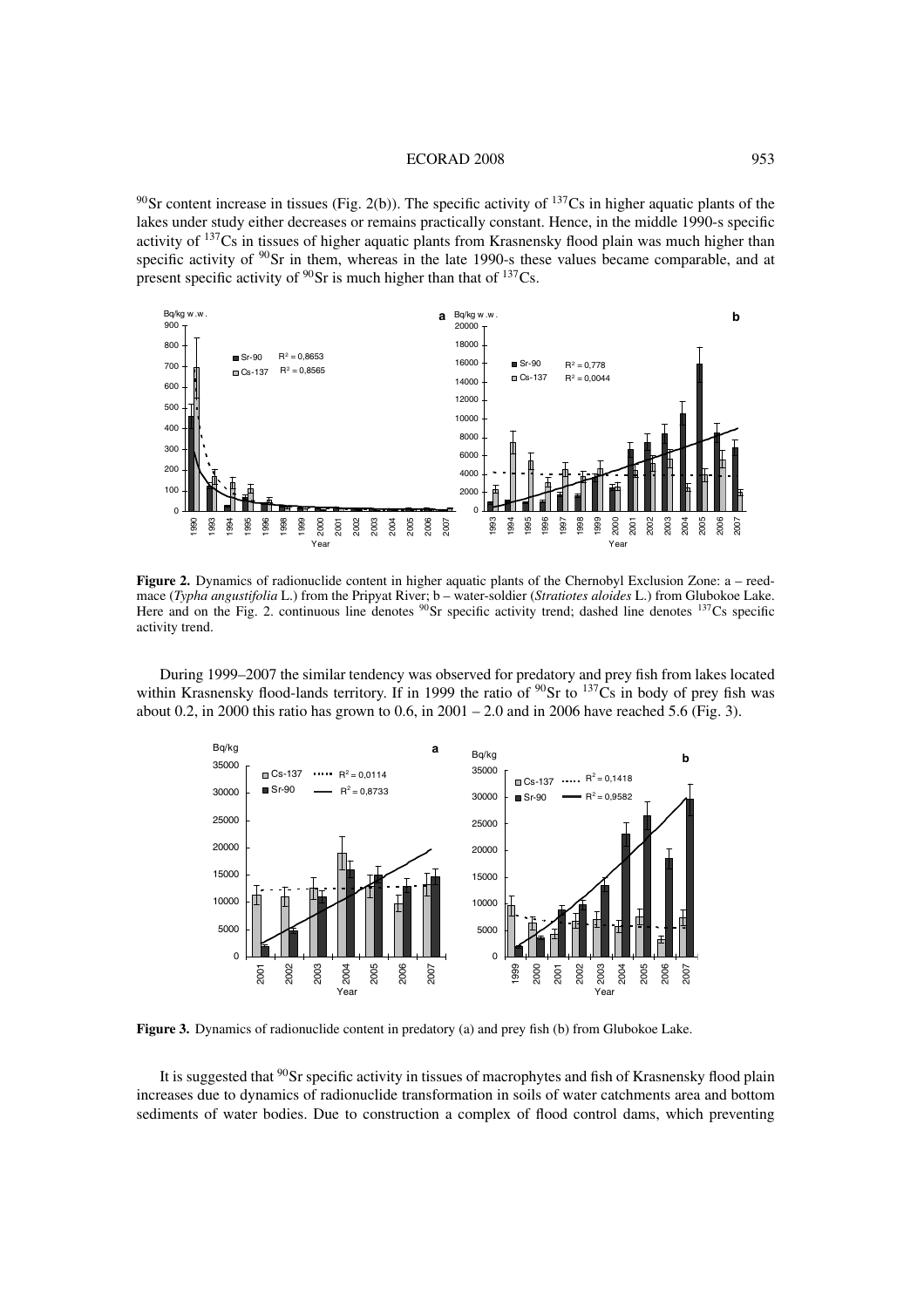#### 954 RADIOPROTECTION

radioactive substance washing off the soils of contaminated areas not only, but changed the hydrological regime of flood plain flows during floods, this became the reason for intensification of water-logging and swamping of dam-locked areas. This confirms the increase of a role of water-marsh floristic complex in structure of vegetative cover of Krasnensky flood-lands [2]. As a result of swamping, at the background of general tendencies of 90Sr mobile form increase in the soils of water catchment areas and bottom sediments of the exclusion zone water bodies; in swamped soils of Krasnensky flood plain fulvic and humic acid concentration increases, that decreases pH-value in water and intensifies a denuding of watersoluble forms of  $90Sr$  forming soluble complexes with fulvic acids. Hence, an increase of concentrations of mobile forms of the radionuclide and their inclusion to biotic turnover of aquatic ecosystems are observed. This also confirms the increase of  $90Sr$  specific activity, observed in recent years in Krasnensky flood plain lakes at the background of stabilization of this index for  $137Cs$ .

The tendency of the root contamination of plant tissues by  $90$ Sr was also observed for terrestrial plants in the Exclusion Zone  $[3, 4]$ . Currently, some authors  $[5]$  suggest that <sup>90</sup>Sr mobility in soils of the exclusion zone is maximal, and this will last during the nearest decade. Thereafter, the rate of radionuclide decomposition will exceed the rate of its mobilization.

Such dynamics of  $\frac{90}{5}$  and  $\frac{137}{5}$ Cs contents is significantly reflected on dose rate for hydrobionts due to incorporated radionuclides. However if in running water bodies the decrease of radionuclide contents defines, accordingly, and the decrease of dose rates, in lakes of the left-bank flood-lands of the Pripyat River the situation has an absolutely other character. At rather stable internal absorbed dose rate, caused by <sup>137</sup>Cs during 1993–2007, the dose, caused by the <sup>90</sup>Sr content, has grown more than in 20 times for some species of higher aquatic plants and fish in comparison with the beginning of 1990-s (Fig. 4). As a result the total internal dose of plants and fish irradiation has increased more than in 6 times, that testifies to essential deterioration of radiating conditions for aquatic biota within territory of Krasnensky flood-lands.



**Figure 4.** Dynamics of internal dose rate for the higher aquatic plan (*Stratiotes aloides* L.) (a) and prey fish (b) in Glubokoe Lake.

The results of tests performed confirm the tendency to further complication of the radiation situation in aquatic ecosystems of the Exclusion Zone. Swamping of contaminated territory leads to acceleration of 90Sr deposited form mobilisation processes and their migration and redistribution in closed aquatic landscapes. Hence, an original "depot" of mobile forms of radioactive substances is formed, which in high-flood periods may become a source of increasing <sup>90</sup>Sr drainage to the Pripyat River and then outside the exclusion zone. In this connection, the necessity to implement hydraulic engineering procedures preventing underflooding of territories with high densities of radionuclide contamination; optimisation and enhancement of radioecological monitoring system, and further development of investigations